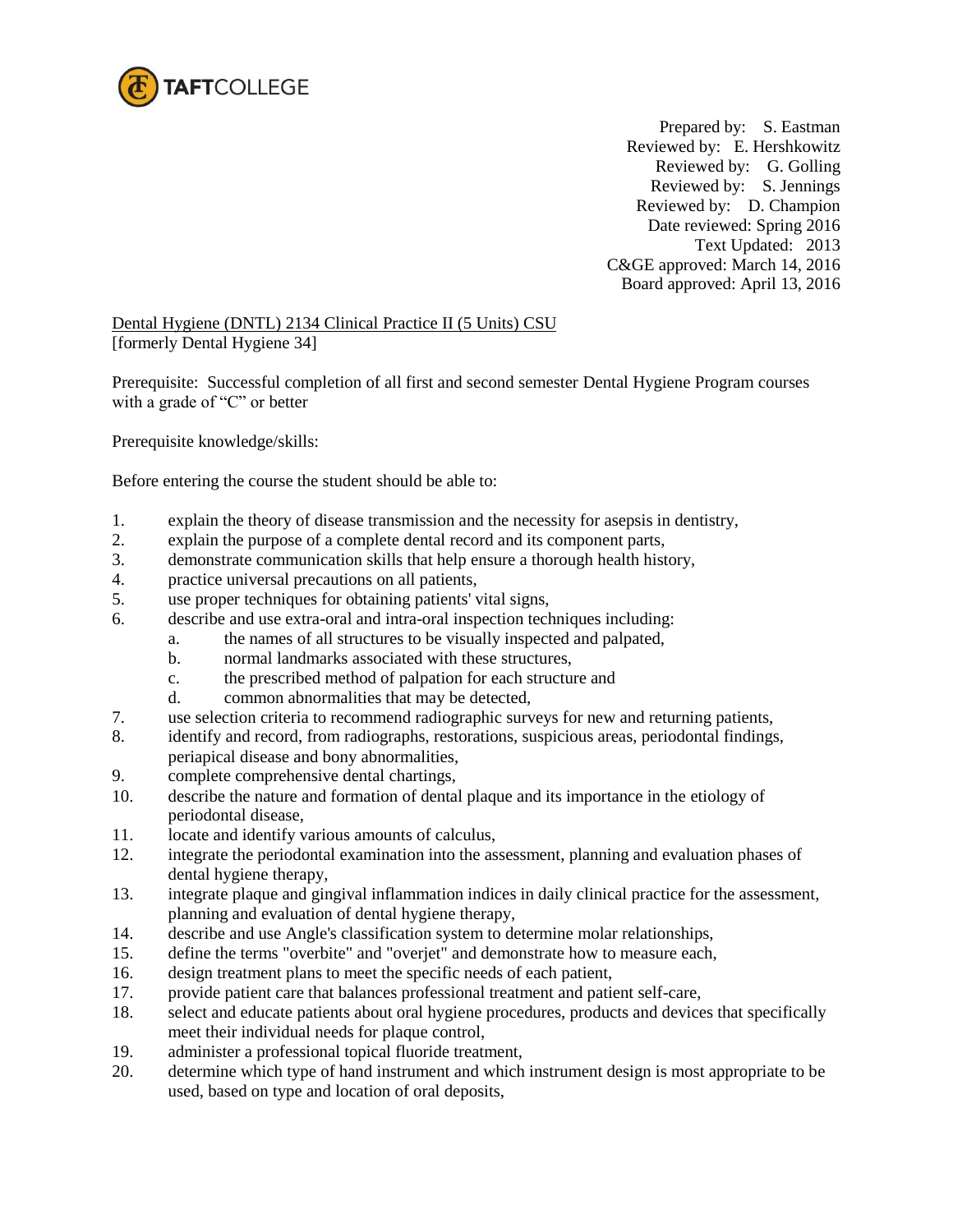

- 21. be able to provide efficient and effective debridement with the following instruments:
	- a. sickle scalers,
	- b. universal curets,
	- c. area-specific curets,
	- d. periodontal files and
	- e. ultrasonic scalers,
- 22. adapt the correct working and cutting edge of any hand scaling instrument in all appropriate areas of the mouth,
- 23. integrate instrument sharpening into daily clinical practice,
- 24. maintain the design features of instruments during the instrument sharpening procedure,
- 25. identify and recommend appropriate antimicrobial plaque-control agents for various patient types,
- 26. use polishing procedures to remove plaque and stain without causing trauma or discomfort,
- 27. select and use appropriate anesthetics and injections to achieve desired anesthesia
- 28. evaluate a patient's oral tissues to determine the need for and perform, if necessary, gingival curettage.

Total Hours: 16 hours lecture; 192 hours lab (208 hours total)

Catalog Description: This course provides intermediate experience in the treatment of dental hygiene patients to expand on the procedures and techniques introduced in Introduction to Clinic and Clinical Practice I, and to provide more experience on more difficult cases.

Type of Class/Course: Degree Credit

Textbooks:

- Wilkins, Esther M. *Clinical Practice of the Dental Hygienist*. 11th ed. Philadelphia: LWW, 2013. Print.
- Nield-Gehrig, Jill S. *Fundamentals of Periodontal Instrumentation.* 57th ed. Philadelphia: LWW, 2012. Print.

Additional Instructional Materials: The Taft College Dental Hygiene (TCDH) Department Clinic Manual.

Course Objectives:

By the end of the course a successful student will be able to:

- 1. provide quality dental hygiene care to adult patients of increasing difficulty using more advanced treatment procedures,
- 2. demonstrate intermediate skill level in performing more advanced treatment procedures with faculty supervision and assistance,
- 3. provide preventive, educational and therapeutic services supporting total health and the control and/or prevention of oral diseases,
- 4. demonstrate attitudes and behaviors which encourage the students to work as part of the dental health care team,
- 5. demonstrate understanding, sensitivity and commitment to meeting the oral health care needs of a diverse socioeconomic, cultural and ethnic population,
- 6. demonstrate professional conduct at all times, and
- 7. abide by the rules and regulations as outlined in the Taft College Dental Hygiene Clinic Manual.

Course Scope and Content: (Lecture)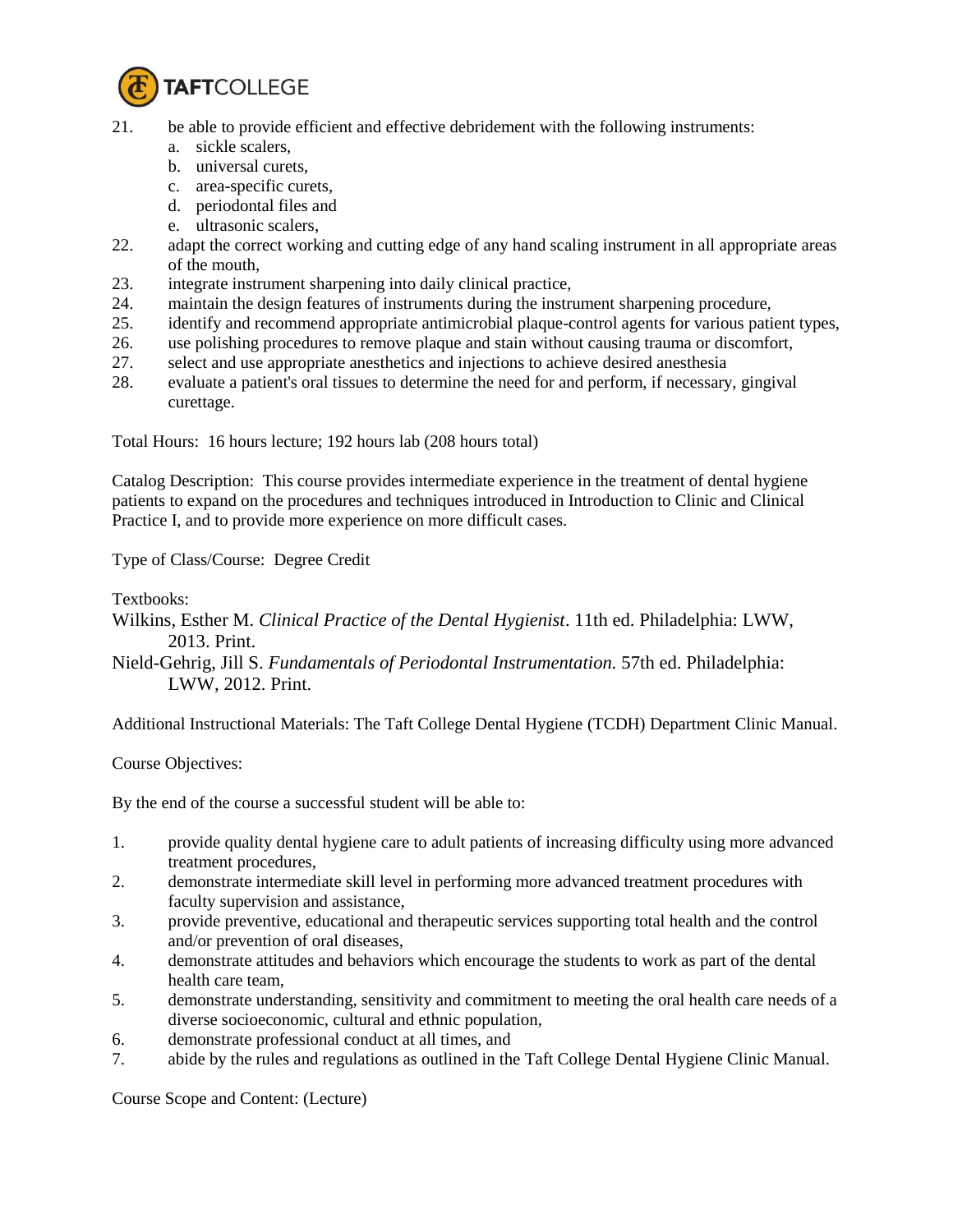

| Unit I  | Review of TCDH Policies and Procedures Manual                                                                                                                                                                     |  |  |
|---------|-------------------------------------------------------------------------------------------------------------------------------------------------------------------------------------------------------------------|--|--|
|         | A. Health Insurance Portability and Accountability Act (HIPPA)<br>B. Exposure Control Plan<br>C. Needle Stick Policy<br>D. Critical Errors<br>E. Professionalism<br>F. Confidentiality Contract                   |  |  |
| Unit II | Clinic Protocols and Review of Clinic Manual                                                                                                                                                                      |  |  |
|         | A. Absenteeism<br><b>B.</b> Patient Scheduling<br>C. Patient Cancellation and No show<br>D. No Clinic Days<br>E. Daily Clinic Critique Forms<br>F. Student Rotations<br>G. Faculty Rotations<br>H. Complaint Form |  |  |
|         | Unit III Performance Evaluations and Requirements                                                                                                                                                                 |  |  |
|         | A. Criteria<br><b>B.</b> Allowable Errors<br>C. Student Expectations<br>D. Faculty Expectations<br>E. Clinic                                                                                                      |  |  |
| Unit IV | <b>Evaluations and Grading Criteria</b>                                                                                                                                                                           |  |  |
|         | Number of Completed Performance Evaluations and Requirements<br>А.<br>B. Daily Clinic Critique Form<br>C. Midterm and Final Conferences<br>D. Faculty Advisors                                                    |  |  |
| Unit V  | Review of Emergency Procedures                                                                                                                                                                                    |  |  |
|         | A. Medical Emergencies<br><b>B.</b> Lock Down Procedures<br>C. Evacuation Plan                                                                                                                                    |  |  |
| Unit VI | <b>Clinical Scenarios</b><br>A. Evaluations<br>B. Performance Evaluation (PE's)<br>C. Daily Clinic Critique Form<br>D. Student Concerns<br><b>Faculty Calibration</b><br>Е.                                       |  |  |

## Unit VII Clinical Enrichment Experiences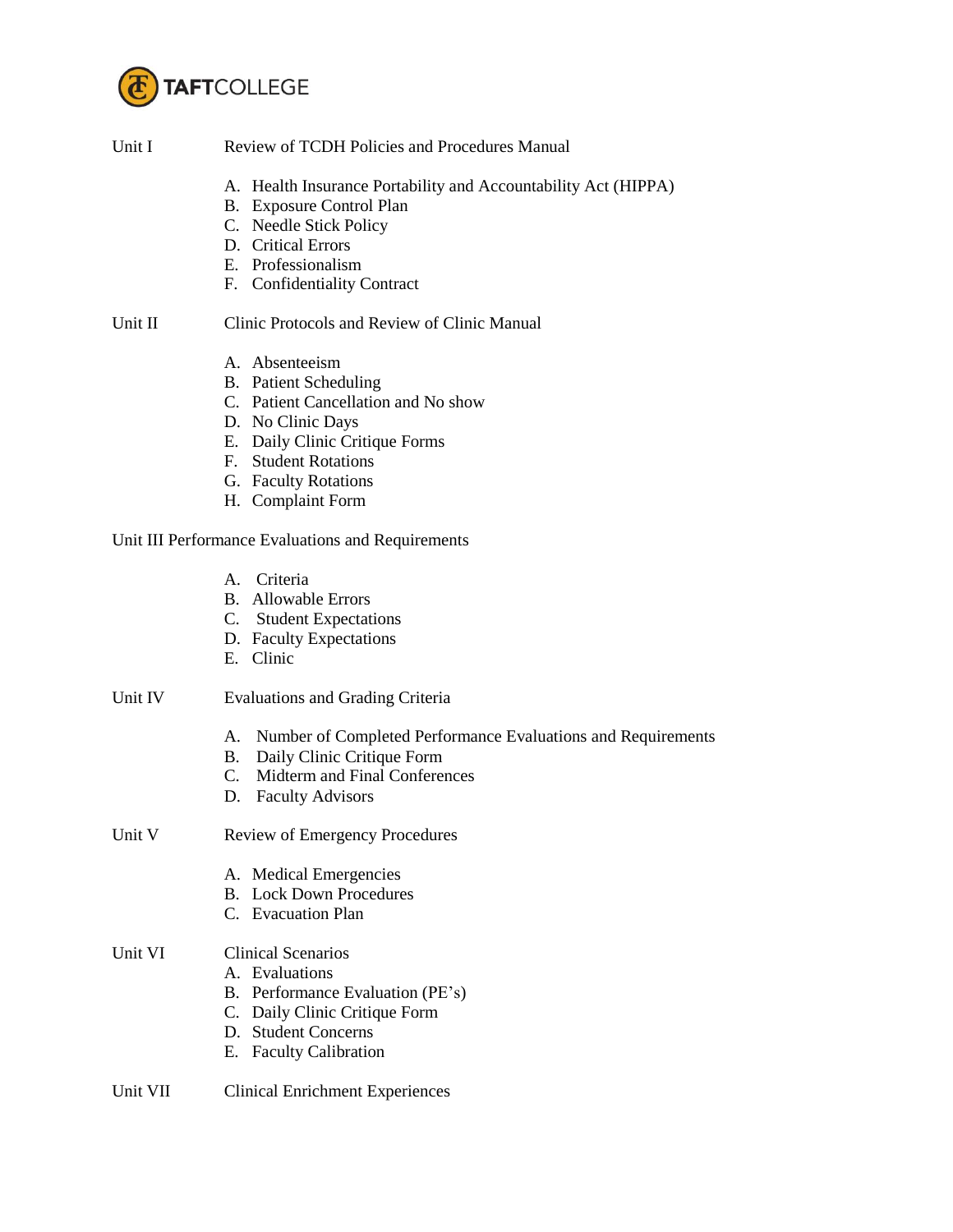

|           | A. Veterans (VA) Rotation<br><b>B.</b> School Based Dental Clinics                                                                                                                                                                                                                                                                                              |
|-----------|-----------------------------------------------------------------------------------------------------------------------------------------------------------------------------------------------------------------------------------------------------------------------------------------------------------------------------------------------------------------|
| Unit VIII | Review of Local Anesthesia<br>A. Injection Techniques<br>B. Selection of a Local Anesthetic<br>C. Management of Complications                                                                                                                                                                                                                                   |
|           | Course Scope and Content: (Laboratory)                                                                                                                                                                                                                                                                                                                          |
| Unit I    | <b>Clinical Patient Care</b><br>A. Treatment of patients with light, moderate, and heavy calculus.<br>B. Treatment of patients with early to moderate Periodontal Disease.<br>C. Recalls and Periodontal Maintenance                                                                                                                                            |
| Unit II   | Treatment of Clinic Patients using the Dental Hygiene Process of Care<br>A. Assessment<br>B. Dental Hygiene Diagnosis<br>C. Dental Hygiene Treatment Plan<br>D. Implementation of Care<br>E. Evaluation of Treatment and Re-care schedule                                                                                                                       |
| Unit III  | <b>Utilization of More Advanced Treatment Procedures</b><br>A. Pain Management Procedures<br><b>B.</b> Root Planning<br>C. Ultrasonic Scaling<br>D. Tissue Curettage<br>E. Subgingival Irrigation<br>F. Periodontal Assessment<br>G. Risk Assessments<br>H. Periodontal Re-evaluation<br>I. Tobacco Cessation<br>J. Nutritional Analysis                        |
| Unit IV   | <b>Clinic Forms</b><br>A. Health History<br><b>Oral Risk Assessment</b><br>1.<br>American Society of Anesthesiologist (ASA) Classification<br>2.<br>Intra/Extra Examination<br>В.<br>C.<br>Code and Type<br>D. Treatment Plan<br>E. Dental History<br>F. Periodontal Assessment<br>G. Probe<br>H. Personal Plaque Index (PPI)<br><b>Services Rendered</b><br>L. |
| Unit V    | <b>Clinical Responsibilities</b><br>Set up/clean up<br>A.                                                                                                                                                                                                                                                                                                       |

B. Infection Control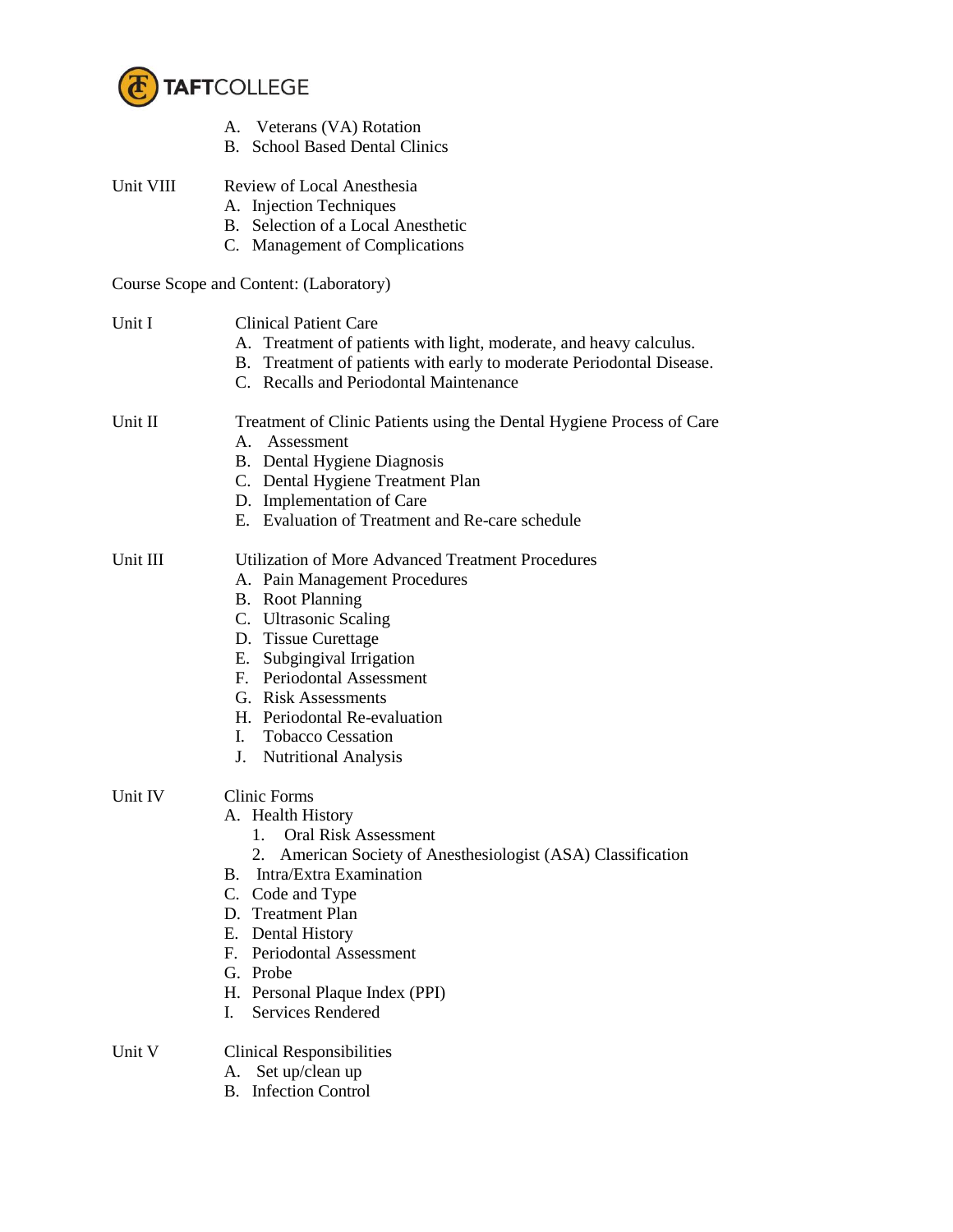

- C. Instrument Processing
- D. Assistant Duties
- E. Clinical Etiquette/Professionalism

- Unit V Participation in Clinical Enrichment Activities
	- A. Veteran Outpatient Dental Clinic
	- B. School Based Dental Clinics

Learning Activities Required Outside of Class:

The students in this class will spend a minimum of 2 hours per week outside of the regular class time doing the following:

- 1. Independent reading and study
- 2. Patient recruitment activities

Methods of Instruction:

- 1. One-on-one skill demonstration and evaluation by the clinical faculty on more advanced treatment procedures while treating patients
- 2. Supervised treatment of appropriately selected patients for their intermediate skill level

Methods of Evaluation:

- 1. Performance Evaluations
- 2. Daily Clinic Critique Forms
- 3. Evaluation from Clinical Enrichment Activities

Laboratory Category: Extensive Laboratory

Pre delivery criteria: All of the following criteria are met by this lab.

- 1. Curriculum development for each lab.
- 2. Published schedule of individual laboratory activities.
- 3. Published laboratory activity objectives.
- 4. Published methods of evaluation.
- 5. Supervision of equipment maintenance, laboratory setup, and acquisition of lab materials and supplies.

During laboratory activity of the laboratory: All of the following criteria are met by this lab.

- 1. Instructor is physically present in lab when students are performing lab activities.
- 2. Instructor is responsible for active facilitation of laboratory learning.
- 3. Instructor is responsible for active delivery of curriculum.
- 4. Instructor is required for safety and mentoring of lab activities.
- 5. Instructor is responsible for presentation of significant evaluation.

Post laboratory activity of the laboratory: All of the following criteria are met by this lab.

1. Instructor is responsible for personal evaluation of significant student outcomes (lab exercises, exams, practicals, notebooks, portfolios, etc.) that become a component of the student grade that cover the majority of lab exercises performed during the course.